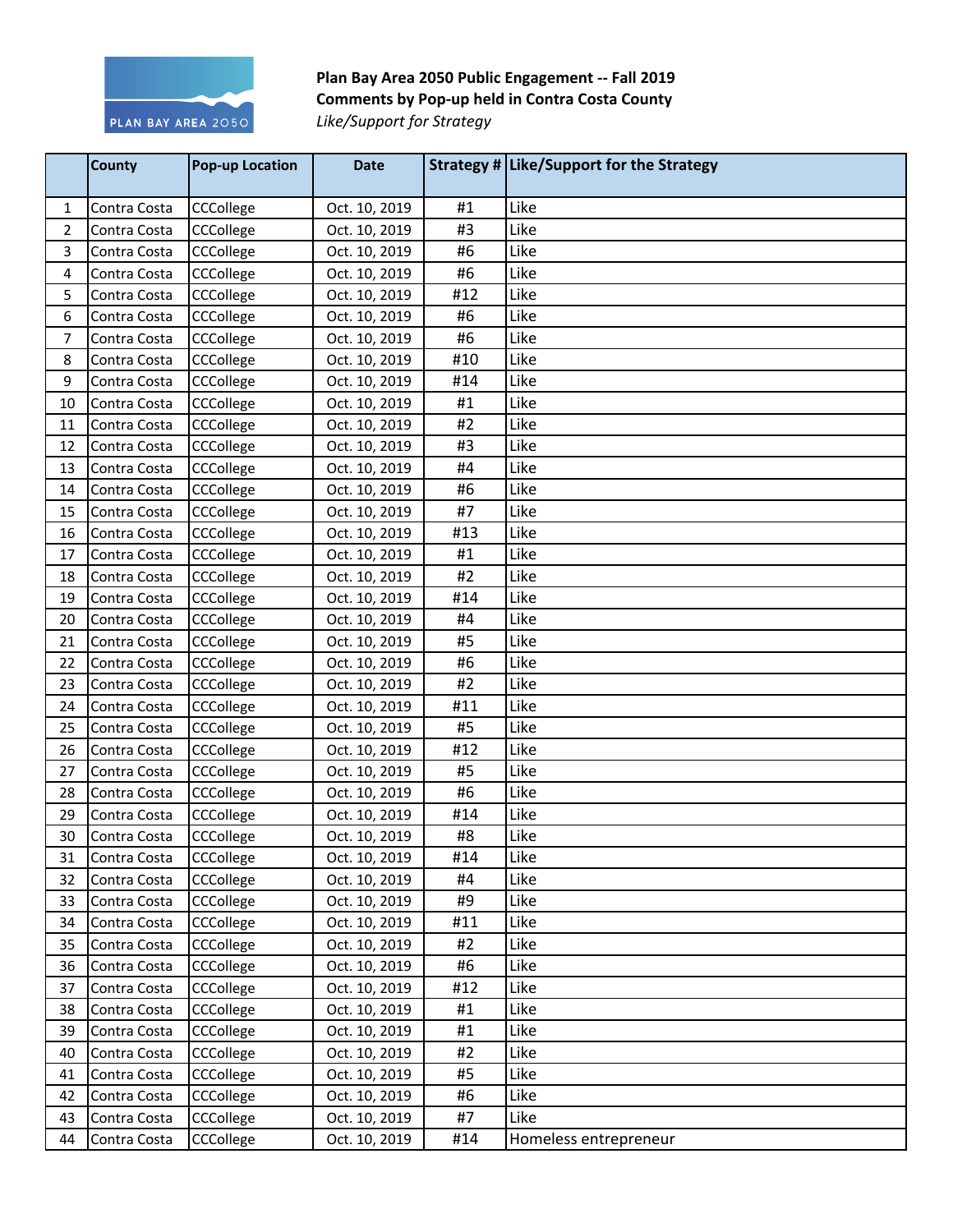|    | <b>County</b> | <b>Pop-up Location</b>  | <b>Date</b>   |     | Strategy # Like/Support for the Strategy                                |
|----|---------------|-------------------------|---------------|-----|-------------------------------------------------------------------------|
| 45 | Contra Costa  | CCCollege               | Oct. 10, 2019 | #2  | Like                                                                    |
| 46 | Contra Costa  | CCCollege               | Oct. 10, 2019 | #6  | Like                                                                    |
| 47 | Contra Costa  | CCCollege               | Oct. 10, 2019 | #11 | Like                                                                    |
| 48 | Contra Costa  | CCCollege               | Oct. 10, 2019 | #10 | Like                                                                    |
| 49 | Contra Costa  | CCCollege               | Oct. 10, 2019 | #12 | Like                                                                    |
| 50 | Contra Costa  | CCCollege               | Oct. 10, 2019 | #2  | <b>BART</b> upgrade                                                     |
| 51 | Contra Costa  | CCCollege               | Oct. 10, 2019 | #6  | Rents too high                                                          |
| 52 | Contra Costa  | CCCollege               | Oct. 10, 2019 | #10 | Retrofit homes with solar                                               |
| 53 | Contra Costa  | CCCollege               | Oct. 10, 2019 | #2  | Route 72R -- BRT better                                                 |
| 54 | Contra Costa  | CCCollege               | Oct. 10, 2019 | #2  | Public transit                                                          |
| 55 | Contra Costa  | CCCollege               | Oct. 10, 2019 | #5  | <b>Disabled Section 8</b>                                               |
| 56 | Contra Costa  | CCCollege               | Oct. 10, 2019 | #2  | <b>Transportation subsidies</b>                                         |
| 57 | Contra Costa  | CCCollege               | Oct. 10, 2019 | #7  | Like                                                                    |
| 58 | Contra Costa  | CCCollege               | Oct. 10, 2019 | #5  | Like                                                                    |
| 59 | Contra Costa  | CCCollege               | Oct. 10, 2019 | #6  | Like                                                                    |
| 60 | Contra Costa  | CCCollege               | Oct. 10, 2019 | #1  | Like                                                                    |
| 61 | Contra Costa  | CCCollege               | Oct. 10, 2019 | #6  | Housing for seniors                                                     |
| 62 | Contra Costa  | CCCollege               | Oct. 10, 2019 | #2  | Like                                                                    |
| 63 | Contra Costa  | CCCollege               | Oct. 10, 2019 | #3  | Like                                                                    |
| 64 | Contra Costa  | CCCollege               | Oct. 10, 2019 | #1  | Like                                                                    |
| 65 | Contra Costa  | CCCollege               | Oct. 10, 2019 | #5  | Like                                                                    |
| 66 | Contra Costa  | CCCollege               | Oct. 10, 2019 | #5  | Bike, AC                                                                |
| 67 | Contra Costa  | CCCollege               | Oct. 10, 2019 | #6  | More affordable housing -- shelter + care                               |
| 68 | Contra Costa  | CCCollege               | Oct. 10, 2019 | #10 | Retrofit                                                                |
| 69 | Contra Costa  | CCCollege               | Oct. 10, 2019 | #12 | More buses in Richmond, more shuttles                                   |
| 70 | Contra Costa  | Richmond Library        | Oct. 10, 2019 | #5  | To make the commute easier                                              |
| 71 | Contra Costa  | Richmond Library        | Oct. 10, 2019 | #14 | Interested in creating own business                                     |
| 72 | Contra Costa  | Richmond Library        | Oct. 10, 2019 | #4  | The more integration for modes the better                               |
| 73 | Contra Costa  | Richmond Library        | Oct. 10, 2019 | #2  | More capacity for BART                                                  |
| 74 | Contra Costa  | Richmond Library        | Oct. 10, 2019 | #2  | Make public buses like the high tech buses                              |
| 75 | Contra Costa  | Richmond Library        | Oct. 10, 2019 | #2  | Public transit is very important                                        |
| 76 | Contra Costa  | Richmond Library        | Oct. 10, 2019 | #14 | Yes, good idea                                                          |
| 77 | Contra Costa  | Richmond Library        | Oct. 10, 2019 | #12 | Childcare is so expensive                                               |
| 78 | Contra Costa  | Richmond Library        | Oct. 10, 2019 | #12 | OK if businesses or employers pay, not transit properties               |
| 79 | Contra Costa  | Richmond Library        | Oct. 10, 2019 | #3  | Encourage biking to supplement transit                                  |
| 80 | Contra Costa  | Richmond Library        | Oct. 10, 2019 | #14 | Increases flexibility and allows the hiring of people from<br>community |
| 81 | Contra Costa  | Richmond Library        | Oct. 10, 2019 | #6  | More diversity with rich and poor together                              |
| 82 | Contra Costa  | <b>Richmond Library</b> | Oct. 10, 2019 | #4  | Encourage people not to drive                                           |
| 83 | Contra Costa  | Richmond Library        | Oct. 10, 2019 | #2  | BRT can be improved cheaply and incrementally;                          |
|    |               |                         |               |     | improve before Transbay Crossing                                        |
| 84 | Contra Costa  | Richmond Library        | Oct. 10, 2019 | #7  | Yes! Makes sense                                                        |
| 85 | Contra Costa  | Richmond Library        | Oct. 10, 2019 | #8  | Yes! Makes sense                                                        |
| 86 | Contra Costa  | Richmond Library        | Oct. 10, 2019 | #7  | So many malls are unused - housing is a problem!                        |
| 87 | Contra Costa  | Richmond Library        | Oct. 10, 2019 | #9  | #9 I like farms!                                                        |
| 88 | Contra Costa  | Richmond Library        | Oct. 10, 2019 | #11 | Very important now and in future                                        |
| 89 | Contra Costa  | Richmond Library        | Oct. 10, 2019 | #6  | Good schools are important to help youth                                |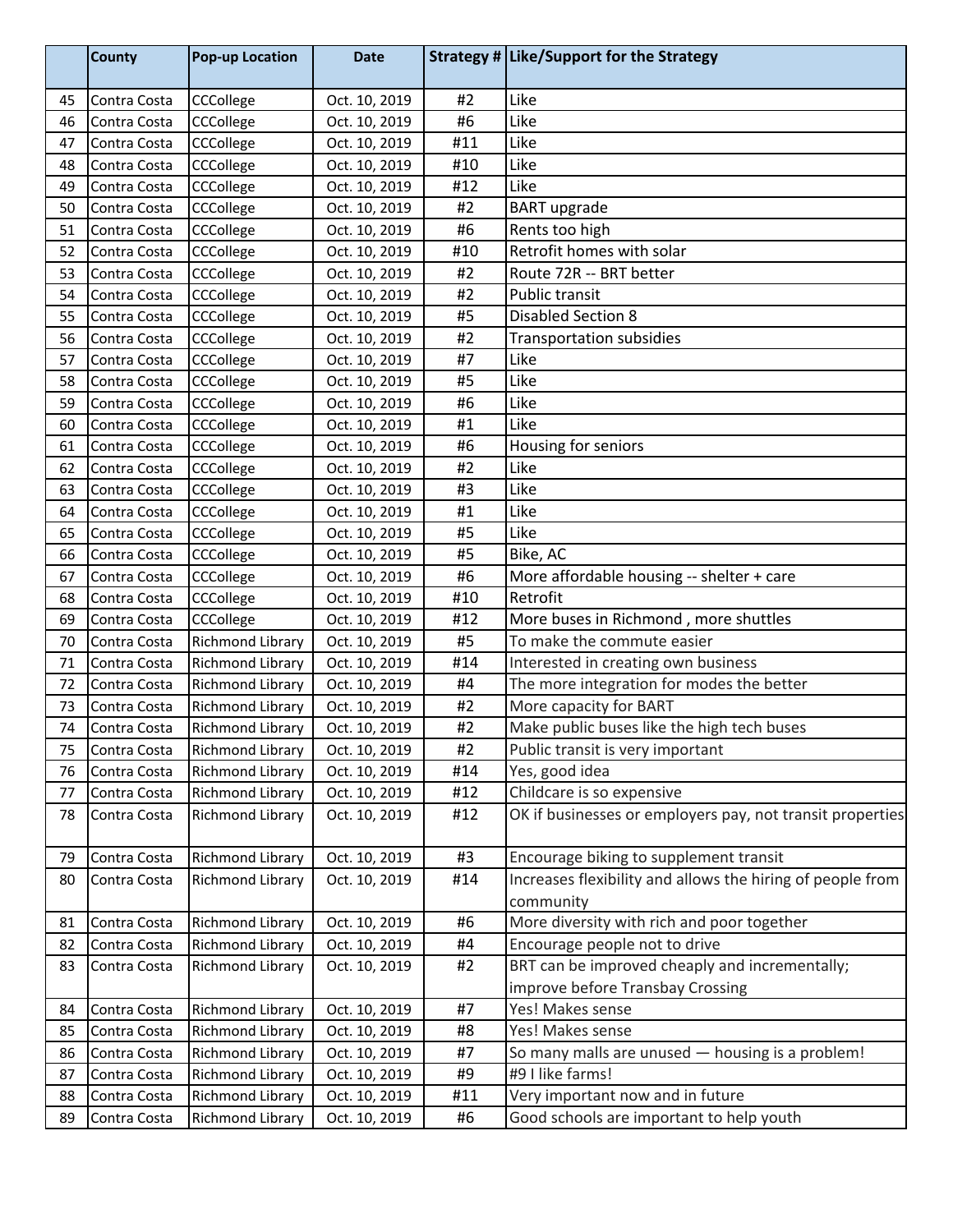|            | <b>County</b> | <b>Pop-up Location</b>  | <b>Date</b>   |           | Strategy # Like/Support for the Strategy                                                         |
|------------|---------------|-------------------------|---------------|-----------|--------------------------------------------------------------------------------------------------|
| 90         | Contra Costa  | Richmond Library        | Oct. 10, 2019 | #11       | We are too used to the status quo and not preparing for                                          |
|            |               |                         |               |           | sea level rise                                                                                   |
| 91         | Contra Costa  | Richmond Library        | Oct. 10, 2019 | #13       | In favor of any method that discourages driving                                                  |
| 92         | Contra Costa  | Richmond Library        | Oct. 10, 2019 | #2        | More frequent bus headways                                                                       |
| 93         | Contra Costa  | <b>Richmond Library</b> | Oct. 10, 2019 | #6        | More affordable housing                                                                          |
| 94         | Contra Costa  | <b>Richmond Library</b> | Oct. 10, 2019 | #9        | We have to have open space -- healthier                                                          |
| 95         | Contra Costa  | Richmond Library        | Oct. 10, 2019 | #6        | If you can't afford housing you're paycheck away from                                            |
|            |               |                         |               |           | security                                                                                         |
| 96         | Contra Costa  | <b>Richmond Library</b> | Oct. 10, 2019 | #10       | We are using so much energy all of the time                                                      |
| 97         | Contra Costa  | Richmond Library        | Oct. 10, 2019 | #9        | Good                                                                                             |
| 98         | Contra Costa  | <b>Richmond Library</b> | Oct. 10, 2019 | #10       | Good                                                                                             |
| 99         | Contra Costa  | <b>Richmond Library</b> | Oct. 10, 2019 | #11       | Essential!!                                                                                      |
| 100        | Contra Costa  | Richmond Library        | Oct. 10, 2019 | #14       | Create work from home businesses for flexible                                                    |
|            |               |                         |               |           | schedules                                                                                        |
| 101        | Contra Costa  | <b>Richmond Library</b> | Oct. 10, 2019 | #6        | Build strategically -- biggest need of the Bay Area                                              |
| 102        | Contra Costa  | <b>Richmond Library</b> | Oct. 10, 2019 | #5, 6 & 8 | Strategies 5,6 and 8 are Intertwined                                                             |
| 103        | Contra Costa  | Richmond Library        | Oct. 10, 2019 | #5        | Homelessness isn't a priority and it should be; ask a                                            |
|            |               |                         |               |           | potential president his/her position on homelessness                                             |
| 104        | Contra Costa  | <b>Richmond Library</b> | Oct. 10, 2019 | #5        | Most trips are non-commute trips                                                                 |
| 105        | Contra Costa  | Richmond Library        | Oct. 10, 2019 | #5        | TODs - people bring their cars; TOD include all services                                         |
|            |               |                         |               |           |                                                                                                  |
|            | Contra Costa  | Pittsburg FMkt.         | Oct. 12, 2019 | #14       | - hospitals, barber, etc.<br>Incubators would encourage new businesses which                     |
| 106        |               |                         |               |           | benefit all of us with services                                                                  |
| 107        | Contra Costa  | Pittsburg FMkt.         | Oct. 12, 2019 | #13       | Support for distributed jobs-work with employers to                                              |
|            |               |                         |               |           |                                                                                                  |
| 108        | Contra Costa  | Pittsburg FMkt.         | Oct. 12, 2019 | #13       | encourage jobs throughout the region<br>People can have the choice to build, but they should pay |
|            |               |                         |               |           |                                                                                                  |
|            | Contra Costa  |                         |               | #14       | for the impact<br><b>Support small business</b>                                                  |
| 109<br>110 |               | Pittsburg FMkt.         | Oct. 12, 2019 | #14       |                                                                                                  |
|            | Contra Costa  | Pittsburg FMkt.         | Oct. 12, 2019 | #12       | Support subsidizing small business                                                               |
| 111        | Contra Costa  | Pittsburg FMkt.         | Oct. 12, 2019 |           | Support childcare subsidies                                                                      |
| 112        | Contra Costa  | Pittsburg FMkt.         | Oct. 12, 2019 | #12       | Support                                                                                          |
| 113        | Contra Costa  | Pittsburg FMkt.         | Oct. 12, 2019 | #14       | Likes                                                                                            |
| 114        | Contra Costa  | Pittsburg FMkt.         | Oct. 12, 2019 | #6        | Support                                                                                          |
| 115        | Contra Costa  | Pittsburg FMkt.         | Oct. 12, 2019 | #6        | Support                                                                                          |
| 116        | Contra Costa  | Pittsburg FMkt.         | Oct. 12, 2019 | #1        | Transit is expensive; not well maintained. Invest more                                           |
|            |               |                         |               |           | wisely with transit dollars                                                                      |
| 117        | Contra Costa  | Pittsburg FMkt.         | Oct. 12, 2019 | #5        | Build housing near transit but BART should not be in                                             |
|            |               |                         |               |           | charge of it                                                                                     |
| 118        | Contra Costa  | Pittsburg FMkt.         | Oct. 12, 2019 | #4        | Need one app - present system is fractured and not                                               |
|            |               |                         |               |           | easy to use                                                                                      |
| 119        | Contra Costa  | Pittsburg FMkt.         | Oct. 12, 2019 | #1        | Likes. Maintain transportation network                                                           |
| 120        | Contra Costa  | Pittsburg FMkt.         | Oct. 12, 2019 | #6        | Support transit-oriented housing                                                                 |
| 121        | Contra Costa  | Pittsburg FMkt.         | Oct. 12, 2019 | #6        | Affordable housing should feature police stations,                                               |
|            |               |                         |               |           | recruiting for military for safety and economic                                                  |
|            |               |                         |               |           | development                                                                                      |
| 122        | Contra Costa  | Pittsburg FMkt.         | Oct. 12, 2019 | #6        | Affordable housing should have safety components                                                 |
| 123        | Contra Costa  | Pittsburg FMkt.         | Oct. 12, 2019 | #9        | No more housing outside urban areas. Stop building                                               |
|            |               |                         |               |           | housing on hills and open space                                                                  |
| 124        | Contra Costa  | Pittsburg FMkt.         | Oct. 12, 2019 | #9        | Agree                                                                                            |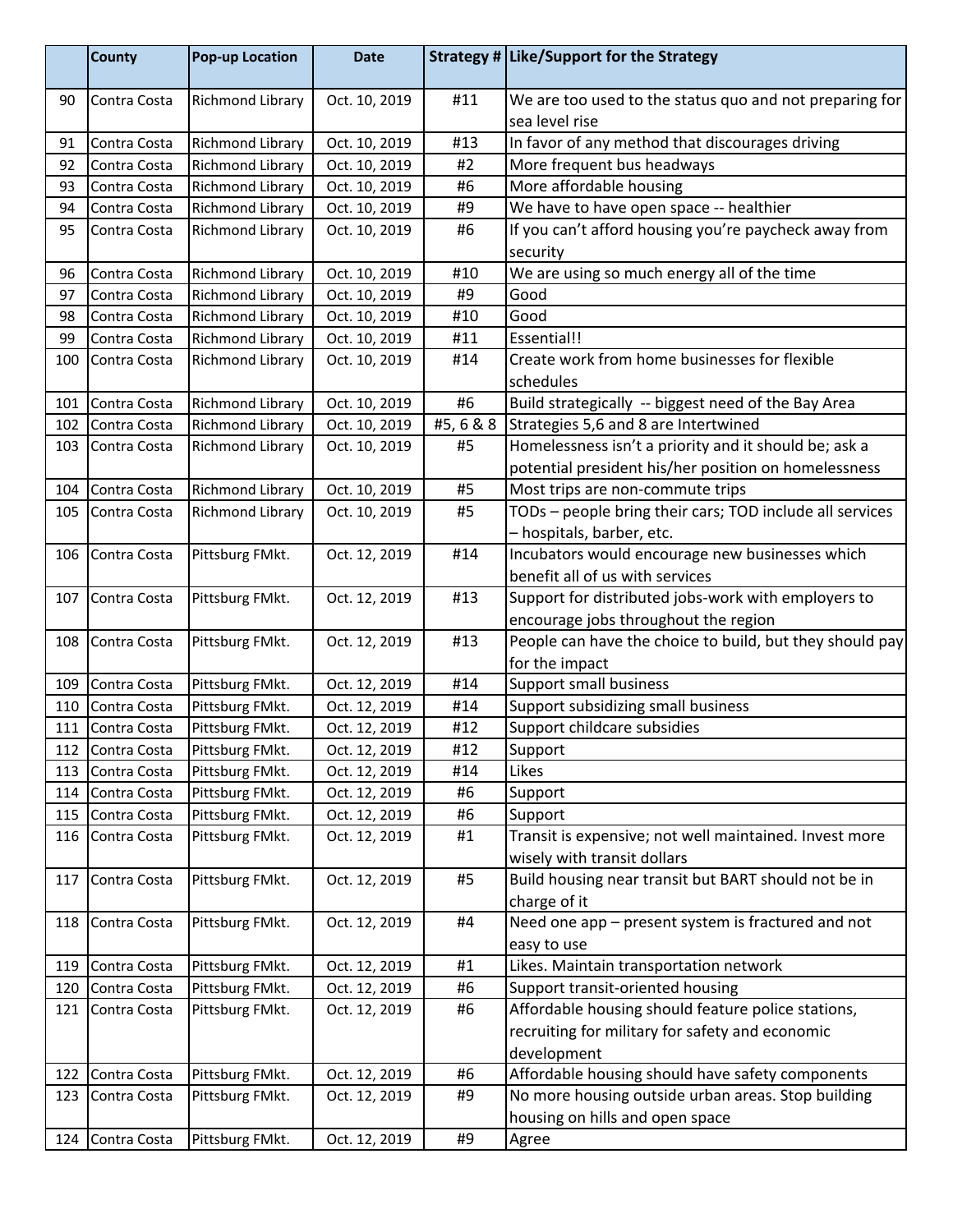|     | <b>County</b> | <b>Pop-up Location</b> | <b>Date</b>   |     | Strategy # Like/Support for the Strategy                                 |
|-----|---------------|------------------------|---------------|-----|--------------------------------------------------------------------------|
| 125 | Contra Costa  | Pittsburg FMkt.        | Oct. 12, 2019 | #9  | Like #9                                                                  |
| 126 | Contra Costa  | Pittsburg FMkt.        | Oct. 12, 2019 | #3  | Bike infrastructure should be safe                                       |
| 127 | Contra Costa  | Pittsburg FMkt.        | Oct. 12, 2019 | #3  | Important to have a connected, contiguous                                |
|     |               |                        |               |     | infrastructure network                                                   |
| 128 | Contra Costa  | Pittsburg FMkt.        | Oct. 12, 2019 | #3  | Connect recreational sites with bike trails                              |
| 129 | Contra Costa  | Pittsburg FMkt.        | Oct. 12, 2019 | #3  | Reducing speed limits would not work                                     |
| 130 | Contra Costa  | Pittsburg FMkt.        | Oct. 12, 2019 | #3  | Would love to bike if it was safer                                       |
| 131 | Contra Costa  | Pittsburg FMkt.        | Oct. 12, 2019 | #3  | Add a connection to the Bay Trail along the northern                     |
|     |               |                        |               |     | waterfront, west Contra Costa to Oakley                                  |
| 132 | Contra Costa  | Pittsburg FMkt.        | Oct. 12, 2019 | #7  | Need housing near shopping                                               |
| 133 | Contra Costa  | Pittsburg FMkt.        | Oct. 12, 2019 | #7  | Lots of potential sites for transforming malls in the                    |
|     |               |                        |               |     | region                                                                   |
| 134 | Contra Costa  | Pittsburg FMkt.        | Oct. 12, 2019 | #2  | Like this one! Rapid bus on freeways is a great idea; it                 |
|     |               |                        |               |     | uses what we have already!                                               |
| 135 | Contra Costa  | Pittsburg FMkt.        | Oct. 12, 2019 | #2  | Tri-Delta Transit has a pilot to charge \$2 for on-demand                |
|     |               |                        |               |     | transportation to BART. This could work in other                         |
|     |               |                        |               |     | communities                                                              |
| 136 | Contra Costa  | Pittsburg FMkt.        | Oct. 12, 2019 | #2  | Transit would be more attractive if wait times were                      |
|     |               |                        |               |     | shorter                                                                  |
| 137 | Contra Costa  | Pittsburg FMkt.        | Oct. 12, 2019 | #5  | Need high density housing                                                |
| 138 | Contra Costa  | Pittsburg FMkt.        | Oct. 12, 2019 | #3  | Biking is great but need protective barriers from cars                   |
|     |               |                        |               |     | and trucks                                                               |
| 139 | Contra Costa  | Pittsburg FMkt.        | Oct. 12, 2019 | #5  | More ADUs as a solution for housing for elderly; it's also               |
|     |               |                        |               |     | more environ friendly - reducing lawn watering                           |
| 140 | Contra Costa  | Pittsburg FMkt.        | Oct. 12, 2019 | #7  | Hell yes to this strategy! These sites are not coming back               |
|     | Contra Costa  |                        | Oct. 12, 2019 | #7  |                                                                          |
| 141 |               | Pittsburg FMkt.        |               |     | Malls on Somersville Road in Antioch are good sites for<br>redevelopment |
| 142 | Contra Costa  | Pittsburg FMkt.        | Oct. 12, 2019 | #7  | Reuse malls that are empty for housing                                   |
| 143 | Contra Costa  | Pittsburg FMkt.        | Oct. 12, 2019 | #7  | Reuse empty K-Mart in Antioch. Could house the                           |
|     |               |                        |               |     | homeless                                                                 |
| 144 | Contra Costa  | Pittsburg FMkt.        | Oct. 12, 2019 | #14 | Like this strategy                                                       |
| 145 | Contra Costa  | Pittsburg FMkt.        | Oct. 12, 2019 | #5  | Higher density development near transit is good -                        |
|     |               |                        |               |     | doesn't make sense without it                                            |
| 146 | Contra Costa  | Pittsburg FMkt.        | Oct. 12, 2019 | #7  | Incentives like capital gains deferment would work and                   |
|     |               |                        |               |     | don't require tax $-$ no \$ to developers                                |
| 147 | Contra Costa  | Pittsburg FMkt.        | Oct. 12, 2019 | #8  | Simplifying development process to reduce                                |
|     |               |                        |               |     | development/housing costs                                                |
| 148 | Contra Costa  | Pittsburg FMkt.        | Oct. 12, 2019 | #9  | Protecting farmland is critical, strategic! We need food.                |
| 149 | Contra Costa  | Pittsburg FMkt.        | Oct. 12, 2019 | #10 | Grey-water infrastructure should be part of this                         |
|     |               |                        |               |     | strategy. Like this strategy; regional, for new housing!                 |
| 150 | Contra Costa  | Pittsburg FMkt.        | Oct. 12, 2019 | #14 | An old building in Pittsburg has been rehabbed as an                     |
|     |               |                        |               |     | incubator – many people who worked at home are using                     |
|     |               |                        |               |     | the facility                                                             |
| 151 | Contra Costa  | Pittsburg FMkt.        | Oct. 12, 2019 | #9  | Discourage development of farmland                                       |
| 152 | Contra Costa  | Pittsburg FMkt.        | Oct. 12, 2019 | #1  | Don't just maintain roads - improve them. Not every                      |
|     |               |                        |               |     | neighborhood gets its fair share of funds                                |
| 153 | Contra Costa  | Pittsburg FMkt.        | Oct. 12, 2019 | #6  | Need more affordable housing and clear understanding                     |
|     |               |                        |               |     | of how to access it - requirements should be clear                       |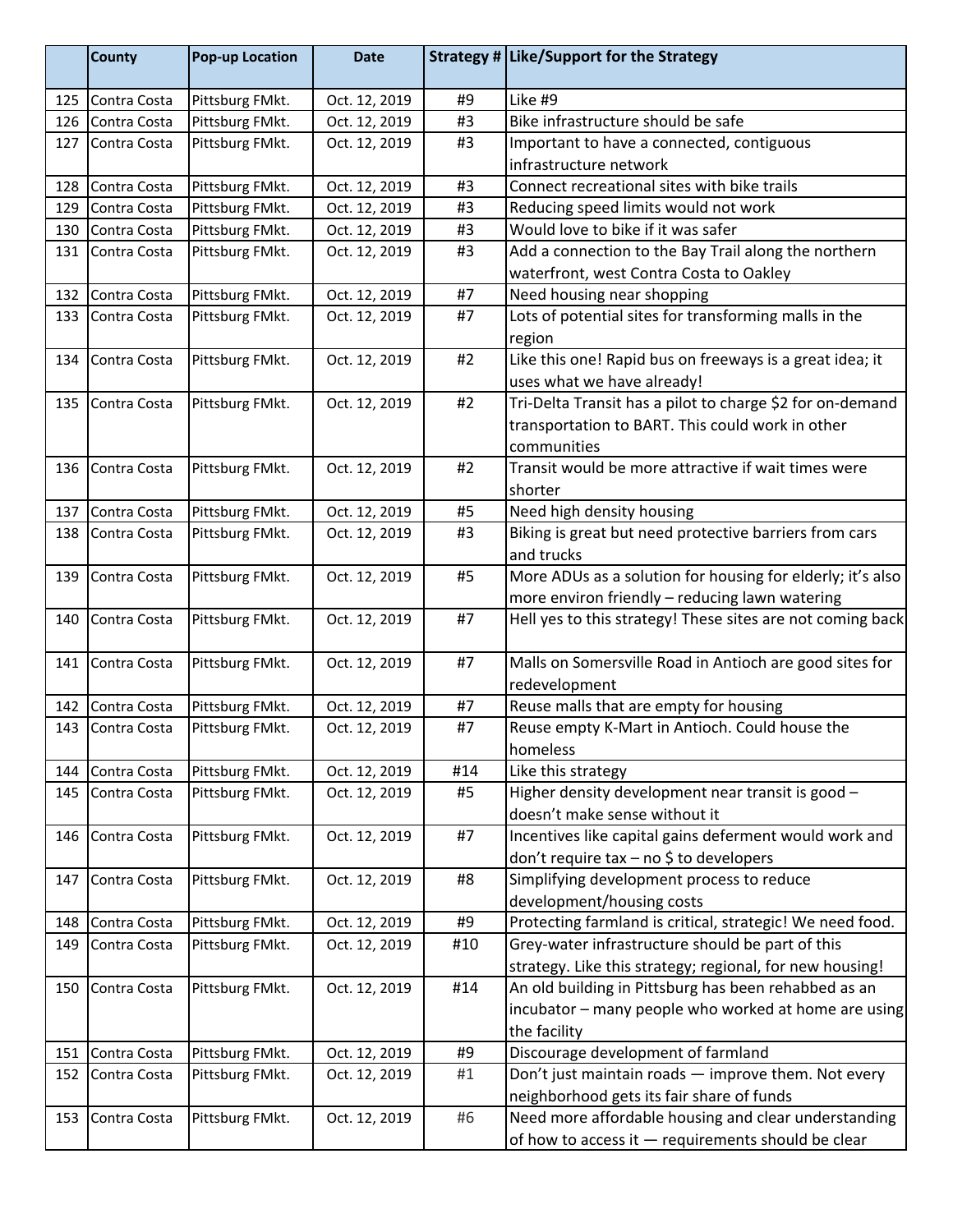|     | <b>County</b> | <b>Pop-up Location</b> | <b>Date</b>   |     | Strategy # Like/Support for the Strategy                  |
|-----|---------------|------------------------|---------------|-----|-----------------------------------------------------------|
| 154 | Contra Costa  | Pittsburg FMkt.        | Oct. 12, 2019 | #1  | Current conditions are not acceptable We need to          |
|     |               |                        |               |     | improve roads and reduce transit crowding                 |
| 155 | Contra Costa  | Pittsburg FMkt.        | Oct. 12, 2019 | #2  | Public transit should be cleaner, cheaper                 |
| 156 | Contra Costa  | Pittsburg FMkt.        | Oct. 12, 2019 | #10 | Many buildings need retrofits for safety. Tax credits may |
|     |               |                        |               |     | not enable retrofits if people don't have the money       |
| 157 | Contra Costa  | Casual Carpool         | Oct. 17, 2019 | #7  | Like                                                      |
| 158 | Contra Costa  | Casual Carpool         | Oct. 17, 2019 | #2  | Like                                                      |
| 159 | Contra Costa  | Casual Carpool         | Oct. 17, 2019 | #1  | Need to be priority                                       |
| 160 | Contra Costa  | Casual Carpool         | Oct. 17, 2019 | #2  | Need to be priority                                       |
| 161 | Contra Costa  | Casual Carpool         | Oct. 17, 2019 | #3  | Need to be priority                                       |
| 162 | Contra Costa  | Casual Carpool         | Oct. 17, 2019 | #4  | Need to be priority                                       |
| 163 | Contra Costa  | Casual Carpool         | Oct. 17, 2019 | #5  | Like                                                      |
| 164 | Contra Costa  | Casual Carpool         | Oct. 17, 2019 | #6  | Like                                                      |
| 165 | Contra Costa  | Casual Carpool         | Oct. 17, 2019 | #8  | Like                                                      |
| 166 | Contra Costa  | Casual Carpool         | Oct. 17, 2019 | #9  | All good ideas (#9)                                       |
| 167 | Contra Costa  | Casual Carpool         | Oct. 17, 2019 | #10 | All good ideas (#10)                                      |
| 168 | Contra Costa  | Casual Carpool         | Oct. 17, 2019 | #11 | All good ideas (#11)                                      |
| 169 | Contra Costa  | Casual Carpool         | Oct. 17, 2019 | #2  | Improve public transit                                    |
| 170 | Contra Costa  | Casual Carpool         | Oct. 17, 2019 | #6  | Like                                                      |
| 171 | Contra Costa  | Casual Carpool         | Oct. 17, 2019 | #1  | Like                                                      |
| 172 | Contra Costa  | Casual Carpool         | Oct. 17, 2019 | #3  | Like                                                      |
| 173 | Contra Costa  | Casual Carpool         | Oct. 17, 2019 | #9  | Open space is so important to maintaining our             |
|     |               |                        |               |     | ecosystem                                                 |
| 174 | Contra Costa  | Casual Carpool         | Oct. 17, 2019 | #1  | Like                                                      |
| 175 | Contra Costa  | Casual Carpool         | Oct. 17, 2019 | #5  | Like                                                      |
| 176 | Contra Costa  | Casual Carpool         | Oct. 17, 2019 | #9  | Like                                                      |
| 177 | Contra Costa  | Casual Carpool         | Oct. 17, 2019 | #5  | Like                                                      |
| 178 | Contra Costa  | Casual Carpool         | Oct. 17, 2019 | #2  | <b>Because BART is terrible</b>                           |
| 179 | Contra Costa  | Casual Carpool         | Oct. 17, 2019 | #5  | Good idea; don't know if it's possible                    |
| 180 | Contra Costa  | Casual Carpool         | Oct. 17, 2019 | #2  | Improve public transport (can't do BART)                  |
| 181 | Contra Costa  | <b>Casual Carpool</b>  | Oct. 17, 2019 | #11 | Like                                                      |
| 182 | Contra Costa  | Casual Carpool         | Oct. 17, 2019 | #2  | Transportation need to be fixed                           |
| 183 | Contra Costa  | Casual Carpool         | Oct. 17, 2019 | #3  | Transportation need to be fixed                           |
| 184 | Contra Costa  | Casual Carpool         | Oct. 17, 2019 | #1  | Move tunnels!                                             |
| 185 | Contra Costa  | Casual Carpool         | Oct. 17, 2019 | #6  | Would like to leave Stockton to move to Orinda            |
| 186 | Contra Costa  | Casual Carpool         | Oct. 17, 2019 | #2  | Like                                                      |
| 187 | Contra Costa  | Casual Carpool         | Oct. 17, 2019 | #9  | I like open space                                         |
| 188 | Contra Costa  | Casual Carpool         | Oct. 17, 2019 | #6  | Like                                                      |
| 189 | Contra Costa  | Casual Carpool         | Oct. 17, 2019 | #12 | Kids are our future generation!                           |
| 190 | Contra Costa  | Casual Carpool         | Oct. 17, 2019 | #7  | Like                                                      |
| 191 | Contra Costa  | Casual Carpool         | Oct. 17, 2019 | #2  | Good public transit is important - BART cars              |
|     |               |                        |               |     | replacement is taking too long                            |
| 192 | Contra Costa  | Casual Carpool         | Oct. 17, 2019 | #5  | Build more public transit before housing                  |
| 193 | Contra Costa  | Casual Carpool         | Oct. 17, 2019 | #3  | Like                                                      |
| 194 | Contra Costa  | Casual Carpool         | Oct. 17, 2019 | #3  | Like                                                      |
| 195 | Contra Costa  | Casual Carpool         | Oct. 17, 2019 | #1  | Goes hand in hand with #7                                 |
| 196 | Contra Costa  | Casual Carpool         | Oct. 17, 2019 | #7  | Goes hand in hand with #1                                 |
| 197 | Contra Costa  | Casual Carpool         | Oct. 17, 2019 | #8  | Most direct way to create housing                         |
| 198 | Contra Costa  | Casual Carpool         | Oct. 17, 2019 | #2  | Like                                                      |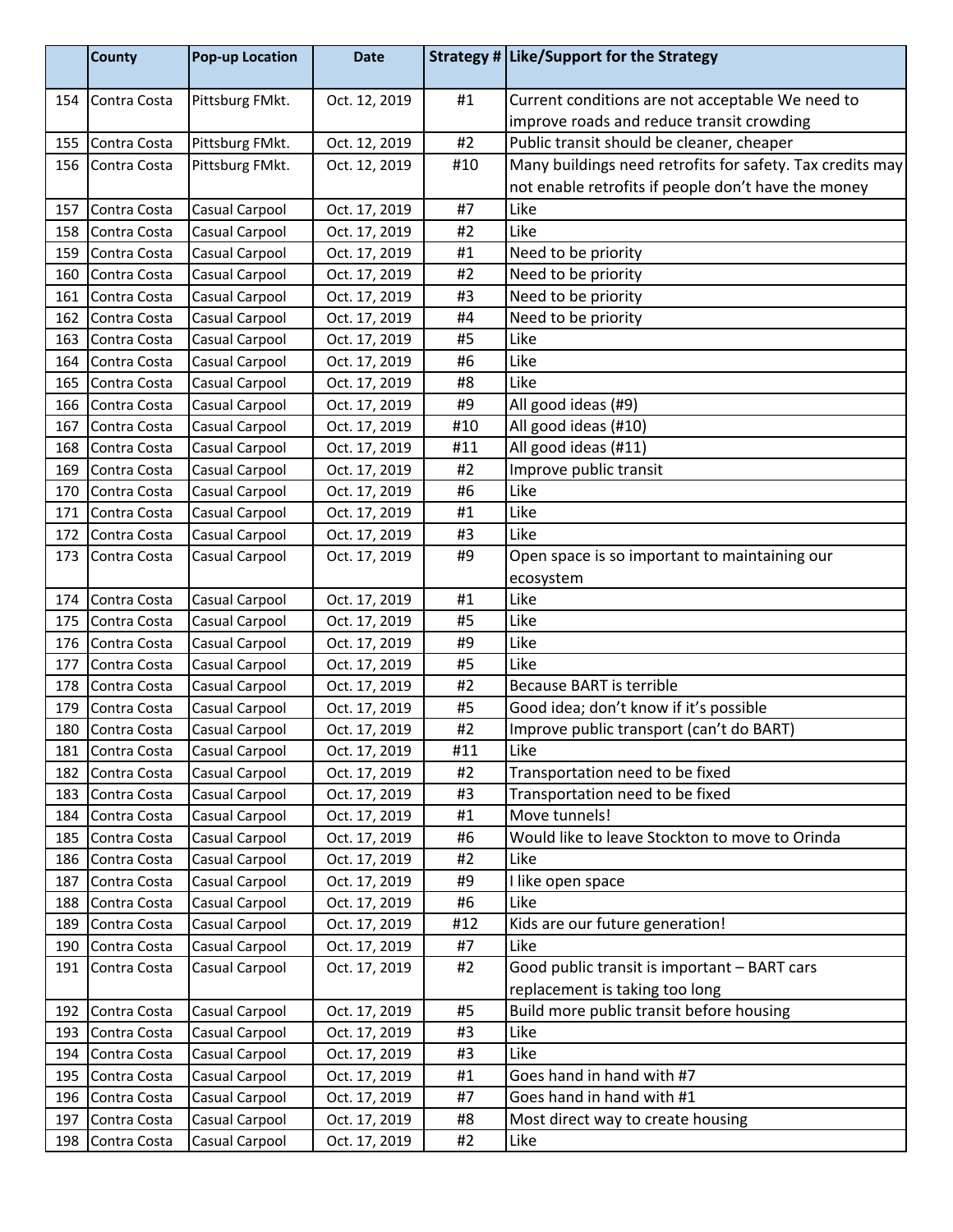|     | <b>County</b>  | <b>Pop-up Location</b> | <b>Date</b>   |     | Strategy # Like/Support for the Strategy                    |
|-----|----------------|------------------------|---------------|-----|-------------------------------------------------------------|
| 199 | Contra Costa   | Casual Carpool         | Oct. 17, 2019 | #3  | Like                                                        |
| 200 | Contra Costa   | Casual Carpool         | Oct. 17, 2019 | #10 | Make buildings safer                                        |
| 201 | Contra Costa   | Casual Carpool         | Oct. 17, 2019 | #2  | Better bus service                                          |
| 202 | Contra Costa   | Casual Carpool         | Oct. 17, 2019 | #1  | Important                                                   |
| 203 | Contra Costa   | Casual Carpool         | Oct. 17, 2019 | #2  | Like                                                        |
| 204 | IContra Costa  | Casual Carpool         | Oct. 17, 2019 | #13 | Important to reduce commute times -- for the                |
|     |                |                        |               |     | environment                                                 |
| 205 | Contra Costa   | Casual Carpool         | Oct. 17, 2019 | #4  | Good idea                                                   |
| 206 | Contra Costa   | Casual Carpool         | Oct. 17, 2019 | #7  | Aging malls, yes. Other buildings, no!                      |
| 207 | l Contra Costa | Casual Carpool         | Oct. 17, 2019 | #2  | Infrastructure (public transit) in SF is not able to handle |
|     |                |                        |               |     | current population                                          |
| 208 | Contra Costa   | Casual Carpool         | Oct. 17, 2019 | #7  | Nobody is at the mall $-$ everyone shops online             |
| 209 | Contra Costa   | Casual Carpool         | Oct. 17, 2019 | #2  | I really like improving public transit                      |
| 210 | Contra Costa   | Casual Carpool         | Oct. 17, 2019 | #5  | For housing                                                 |
| 211 | Contra Costa   | Casual Carpool         | Oct. 17, 2019 | #6  | For housing                                                 |
| 212 | Contra Costa   | Casual Carpool         | Oct. 17, 2019 | #9  | Very important to me                                        |
| 213 | Contra Costa   | Casual Carpool         | Oct. 17, 2019 | #11 | Very important to me. Thank you for asking.                 |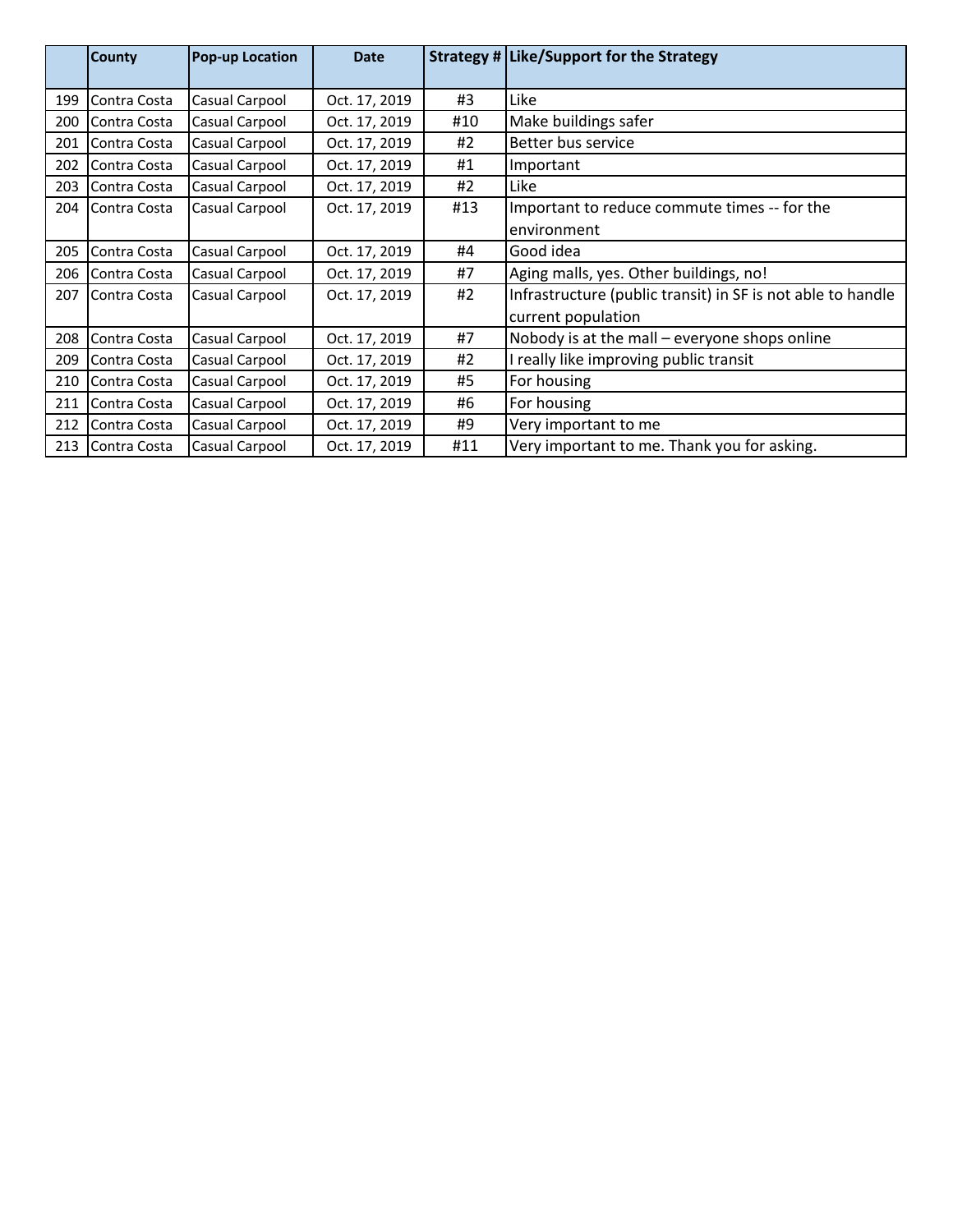

Plan Bay Area 2050 Public Engagement -- Fall 2019 **Comments by Pop-up held in Contra Costa County** *Dislike/Don't Support Strategy*

|    | <b>County</b>   | <b>Pop-up Location</b>          | <b>Date</b>   |     | Strategy # Dislike/Do Not Support the Strategy                                           |
|----|-----------------|---------------------------------|---------------|-----|------------------------------------------------------------------------------------------|
| 1  | Contra Costa    | <b>CCCollege</b>                | Oct. 10, 2019 | #6  | What about homes for homelessness                                                        |
| 2  | Contra Costa    | Richmond Library                | Oct. 10, 2019 | #3  | People would bike and walk but reducing the speed limit<br>is problematic                |
| 3  | Contra Costa    | Richmond Library                | Oct. 10, 2019 | #12 | Where will the money come from? Seems too specific<br>(the other strategies are broader) |
| 4  | Contra Costa    | Richmond Library                | Oct. 10, 2019 | #3  | SF doesn't lend itself to safe bicycling                                                 |
| 5  | Contra Costa    | Richmond Library                | Oct. 10, 2019 | #1  | With a limited amount of money, take this opportunity to                                 |
|    |                 |                                 |               |     | encourage public transit rather than cars                                                |
| 6  | Contra Costa    | Richmond Library                | Oct. 10, 2019 | #4  | Not sure that everyone can benefit from this app -- not<br>everyone is there yet         |
| 7  |                 | Contra Costa Richmond Library   | Oct. 10, 2019 | #13 | Will then locate jobs in high-cost areas -- bad idea                                     |
| 8  | Contra Costa    | Pittsburg FMkt.                 | Oct. 12, 2019 | #3  | Infrastructure for bikes causes traffic. We need more                                    |
|    |                 |                                 |               |     | notice, need a voice                                                                     |
| 9  | Contra Costa    | Pittsburg FMkt.                 | Oct. 12, 2019 | #3  | Speed limit reductions are not appropriate in Contra                                     |
|    |                 |                                 |               |     | Costa County                                                                             |
| 10 | Contra Costa    | Pittsburg FMkt.                 | Oct. 12, 2019 | #8  | Need to preserve local control (+2 others agree)                                         |
| 11 | Contra Costa    | Pittsburg FMkt.                 | Oct. 12, 2019 | #8  | Dislike. We need more housing, but the local community                                   |
|    |                 |                                 |               |     | should have a voice in deciding what is built                                            |
| 12 | Contra Costa    | Pittsburg FMkt.                 | Oct. 12, 2019 | #6  | Taxes on property are too high                                                           |
|    | 13 Contra Costa | Pittsburg FMkt.                 | Oct. 12, 2019 | #6  | Need a strategy to solve homelessness; look to federal                                   |
|    |                 |                                 |               |     | funding since we have a large share of the nation's                                      |
|    |                 |                                 |               |     | homeless                                                                                 |
| 14 | Contra Costa    | Pittsburg FMkt.                 | Oct. 12, 2019 | #6  | Solving homelessness requires more than the short-term                                   |
|    |                 |                                 |               |     | solutions we have today                                                                  |
| 15 | Contra Costa    | Pittsburg FMkt.                 | Oct. 12, 2019 | #3  | Bike share for free would result in damage to the system -                               |
|    |                 |                                 |               |     | ruins the service for those that would use it                                            |
|    | 16 Contra Costa | Pittsburg FMkt.                 | Oct. 12, 2019 | #2  | Improve connections to trunk line to reduce transport                                    |
|    |                 |                                 |               |     | costs on parking                                                                         |
| 17 | Contra Costa    | Pittsburg FMkt.                 | Oct. 12, 2019 | #13 | Use incentives $-$ not disincentives or fees $-$ to                                      |
|    |                 |                                 |               |     | encourage shift in jobs                                                                  |
|    |                 | 18 Contra Costa Pittsburg FMkt. | Oct. 12, 2019 | #8  | Should not sacrifice safety and quality when simplifying                                 |
|    |                 |                                 |               |     | development                                                                              |
|    | 19 Contra Costa | Pittsburg FMkt.                 | Oct. 12, 2019 | #6  | Should not sacrifice safety and quality when simplifying                                 |
|    |                 |                                 |               |     | development                                                                              |
| 20 | Contra Costa    | Pittsburg FMkt.                 | Oct. 12, 2019 | #8  | Don't like #8 without incentivizing job center                                           |
|    |                 |                                 |               |     | development                                                                              |
| 21 | Contra Costa    | Pittsburg FMkt.                 | Oct. 12, 2019 | #1  | No more express lanes; they make operations                                              |
|    |                 |                                 |               |     | complicated and cause bottlenecks                                                        |
| 22 | Contra Costa    | Casual Carpool                  | Oct. 17, 2019 | #7  | Already lots of housing                                                                  |
| 23 | Contra Costa    | Casual Carpool                  | Oct. 17, 2019 | #13 | Not a good policy idea                                                                   |
| 24 | Contra Costa    | Casual Carpool                  | Oct. 17, 2019 | #7  | Should not be a priority                                                                 |
| 25 | Contra Costa    | Casual Carpool                  | Oct. 17, 2019 | #9  | If you are not allowing cities to grow, prices will increase                             |
| 26 | Contra Costa    | Casual Carpool                  | Oct. 17, 2019 | #5  | I don't like high density housing                                                        |
| 27 | Contra Costa    | Casual Carpool                  | Oct. 17, 2019 | #4  | Not a priority                                                                           |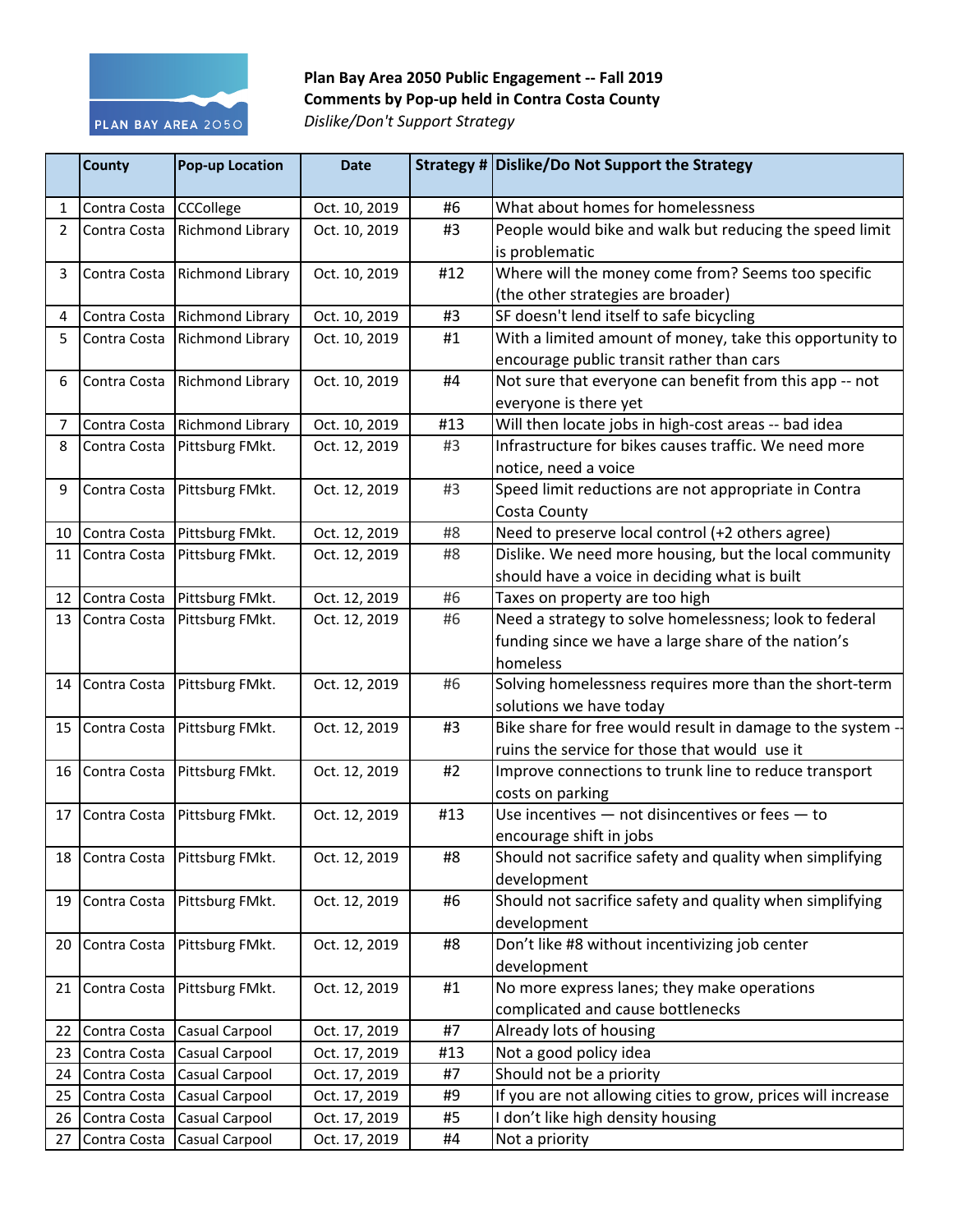| <b>County</b> | <b>Pop-up Location</b>         | <b>Date</b>   |     | Strategy # Dislike/Do Not Support the Strategy                        |
|---------------|--------------------------------|---------------|-----|-----------------------------------------------------------------------|
|               | 28 Contra Costa Casual Carpool | Oct. 17, 2019 | #13 | Jobs/housing balance – need these to align                            |
|               | 29 Contra Costa Casual Carpool | Oct. 17, 2019 | #5  | High fire danger areas shouldn't have high density<br><b>Inousing</b> |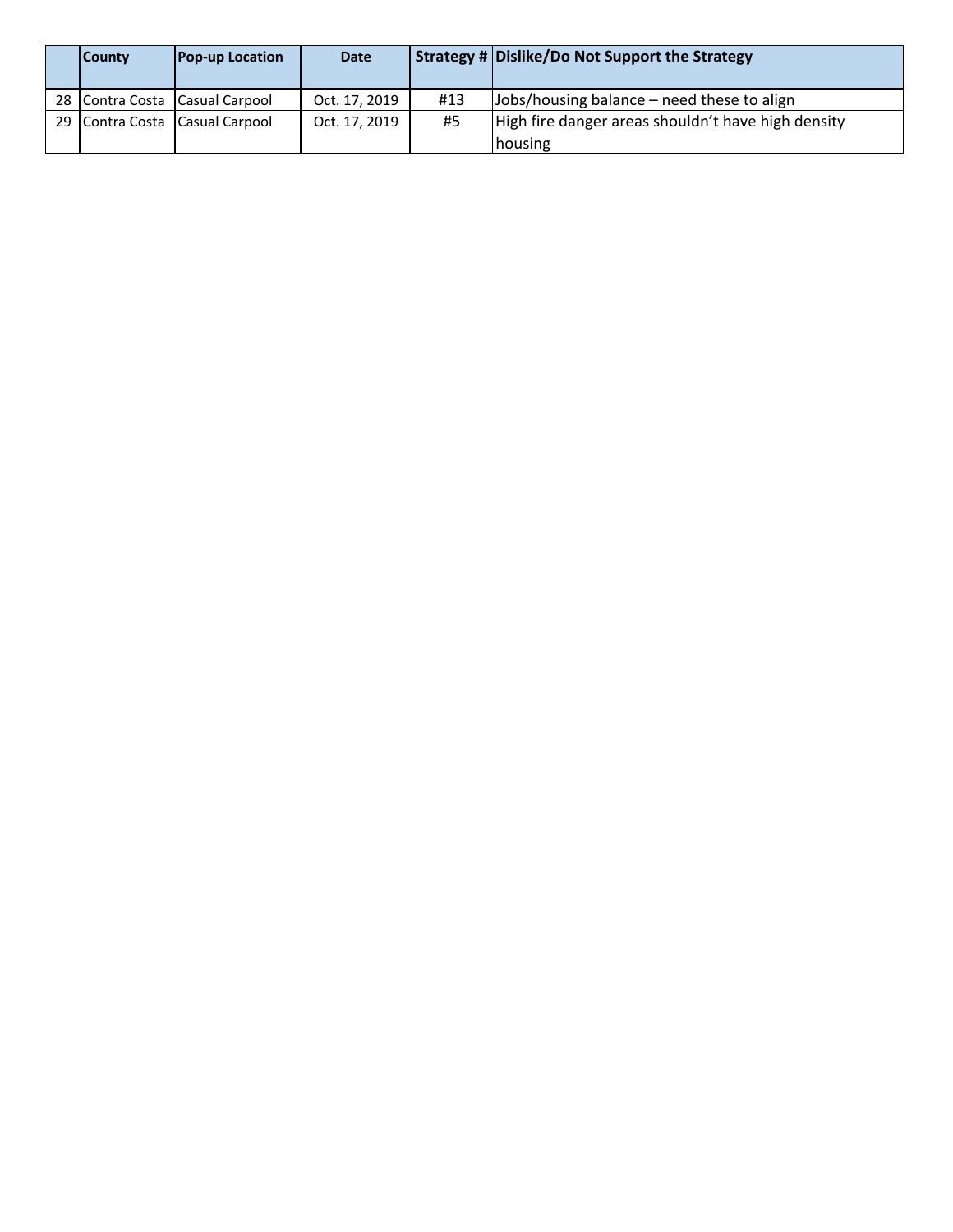

## Plan Bay Area 2050 Public Engagement -- Fall 2019 **Comments by Pop-up held in Contra Costa County** *Comments/New Ideas*

|                | <b>County</b> | <b>Pop-up Location</b>  | <b>Date</b>   | <b>Comments/New Ideas</b>                                        |
|----------------|---------------|-------------------------|---------------|------------------------------------------------------------------|
| $\mathbf{1}$   | Contra Costa  | CCCollege               | Oct. 10, 2019 | Plant more native plants                                         |
| $\overline{2}$ | Contra Costa  | CCCollege               | Oct. 10, 2019 | Student bus pass                                                 |
| $\mathbf{3}$   | Contra Costa  | CCCollege               | Oct. 10, 2019 | Pop-ups not public engagement                                    |
| 4              | Contra Costa  | CCCollege               | Oct. 10, 2019 | Senior reduced transit costs                                     |
| 5              | Contra Costa  | CCCollege               | Oct. 10, 2019 | Congestion                                                       |
| 6              | Contra Costa  | CCCollege               | Oct. 10, 2019 | Congestion pricing                                               |
| $\overline{7}$ | Contra Costa  | CCCollege               | Oct. 10, 2019 | Agriculture like Albany Farm Village                             |
| 8              | Contra Costa  | CCCollege               | Oct. 10, 2019 | Homeless are hungry                                              |
| $\overline{9}$ | Contra Costa  | CCCollege               | Oct. 10, 2019 | Student transit passes                                           |
| 10             | Contra Costa  | CCCollege               | Oct. 10, 2019 | Affordable Medicare                                              |
| 11             | Contra Costa  | CCCollege               | Oct. 10, 2019 | Jobs/housing match                                               |
| 12             | Contra Costa  | CCCollege               | Oct. 10, 2019 | City map app                                                     |
| 13             | Contra Costa  | CCCollege               | Oct. 10, 2019 | <b>Student housing</b>                                           |
| 14             | Contra Costa  | CCCollege               | Oct. 10, 2019 | No rollback on EU rules                                          |
| 15             | Contra Costa  | Richmond Library        | Oct. 10, 2019 | Make alternatives to driving better for everybody                |
| 16             | Contra Costa  | Richmond Library        | Oct. 10, 2019 | Pollution should be prevented. Pollution should be restricted;   |
|                |               |                         |               | we are facing extinction                                         |
| 17             | Contra Costa  | Richmond Library        | Oct. 10, 2019 | MTC board selection process is flawed; direct election is one    |
|                |               |                         |               | idea                                                             |
| 18             | Contra Costa  | Richmond Library        | Oct. 10, 2019 | We cannot avoid cars -- they are not a luxury -- but there is an |
|                |               |                         |               | impact that we have to consider                                  |
| 19             | Contra Costa  | Richmond Library        | Oct. 10, 2019 | We should care about the earth and global warming                |
| 20             | Contra Costa  | Richmond Library        | Oct. 10, 2019 | If we had a loop transit system around the bay, have express     |
|                |               |                         |               | options (limited stops)                                          |
| 21             | Contra Costa  | Richmond Library        | Oct. 10, 2019 | Improved parking for public transport                            |
| 22             | Contra Costa  | <b>Richmond Library</b> | Oct. 10, 2019 | Want ring around the Bay for transit                             |
| 23             | Contra Costa  | Richmond Library        | Oct. 10, 2019 | No freeway expansion; expanson is counter productive             |
| 24             | Contra Costa  | Richmond Library        | Oct. 10, 2019 | Express lanes are counter productive                             |
| 25             | Contra Costa  | Richmond Library        | Oct. 10, 2019 | More playgrounds in apartment complexes for kids, for            |
|                |               |                         |               | physical activity                                                |
| 26             | Contra Costa  | Richmond Library        | Oct. 10, 2019 | Biggest problem is the last mile                                 |
| 27             | Contra Costa  | Richmond Library        | Oct. 10, 2019 | Bring back "pork." Raise standard by which they are selected     |
| 28             | Contra Costa  | Richmond Library        | Oct. 10, 2019 | More robust orientation -- problems that require regional        |
|                |               |                         |               | attention.                                                       |
| 29             | Contra Costa  | Richmond Library        | Oct. 10, 2019 | MTC should play a stronger role in transit issues and            |
|                |               |                         |               | relationships                                                    |
| 30             | Contra Costa  | Pittsburg Frms' Mkt     | Oct. 12, 2019 | Decisions should be made by people that will be alive in 2050    |
| 31             | Contra Costa  | Pittsburg Frms' Mkt     | Oct. 12, 2019 | Need to raise wages to be able to afford housing                 |
| 32             | Contra Costa  | Pittsburg Frms' Mkt     | Oct. 12, 2019 | Lack of jobs that pay a living wage a challenge in Pittsburg     |
| 33             | Contra Costa  | Pittsburg Frms' Mkt     | Oct. 12, 2019 | Pittsburg's bicycling network not well organized                 |
| 34             | Contra Costa  | Pittsburg Frms' Mkt     | Oct. 12, 2019 | Build bicycle paths to transit and BART to facilitate bicycling  |

35 Contra Costa Pittsburg Frms' Mkt | Oct. 12, 2019 | A voice for trees – trees should be integral to development

37 Contra Costa | Pittsburg Frms' Mkt | Oct. 12, 2019 | When money is available, PG&E should institute smaller grids

36 Contra Costa Pittsburg Frms' Mkt | Oct. 12, 2019 Stop building "McMansions" next to small houses